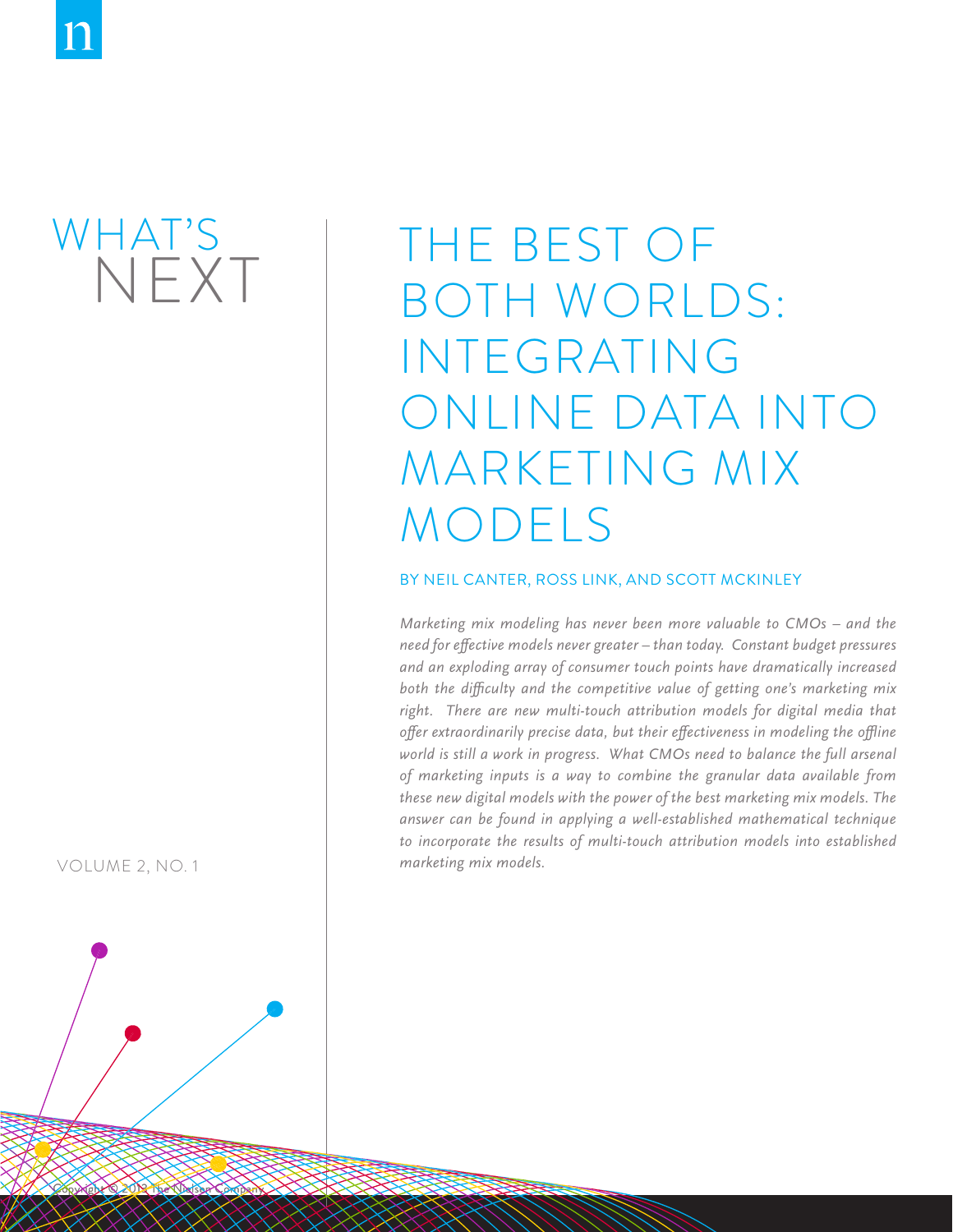For over 25 years, marketing mix models have been the gold standard for CMOs seeking to determine the level and optimal allocation of spending among the various components of their marketing budgets. Over time, the models have grown in sophistication and done their job well. When tested, the models created by reputable "shops" are found to be highly accurate, and their overall efficacy has remained strong even with the emergence of online media in the last few years.

However, the recent proliferation and growing significance of digital channels has introduced new consumer touch points and a host of interdependencies that did not exist before. Now a banner ad might lead you to a search to a company website to a purchase. To capture the dynamics of this new world, new multi-touch attribution models (MTAs) use person-level data and attribute "credit" among these different touch points for the sale that results.

digital channels have introduced NEW CONSUMER touch points and interdependencies that did not exist before A number of companies are suggesting that MTAs' ability to model at the person level is making traditional marketing mix modeling redundant, largely because marketing mix models use store- or marketlevel data, which is less precise than person-level data. However, in order for MTAs to replace marketing mix models, the attribution modelers must find a way to incorporate *offline*

data into their models accurately – given that offline represents about 95% of the marketing data that needs to be included. Our experience indicates that this cannot be done effectively yet by MTAs, although we as well as the industry are certainly making progress.

This in no way diminishes the value of the new granularity of digital data. It should be an important input to any model, but that is not what is happening in general. Most modelers today are simply making a choice between one model or the other. Either they are *using more granular data with less coverage*  (i.e., adopting the new digital MTA models that deal in person-level data online, but do not effectively incorporate what's happening offline), *or using less granular data but more coverage* (i.e., staying with the current mix models,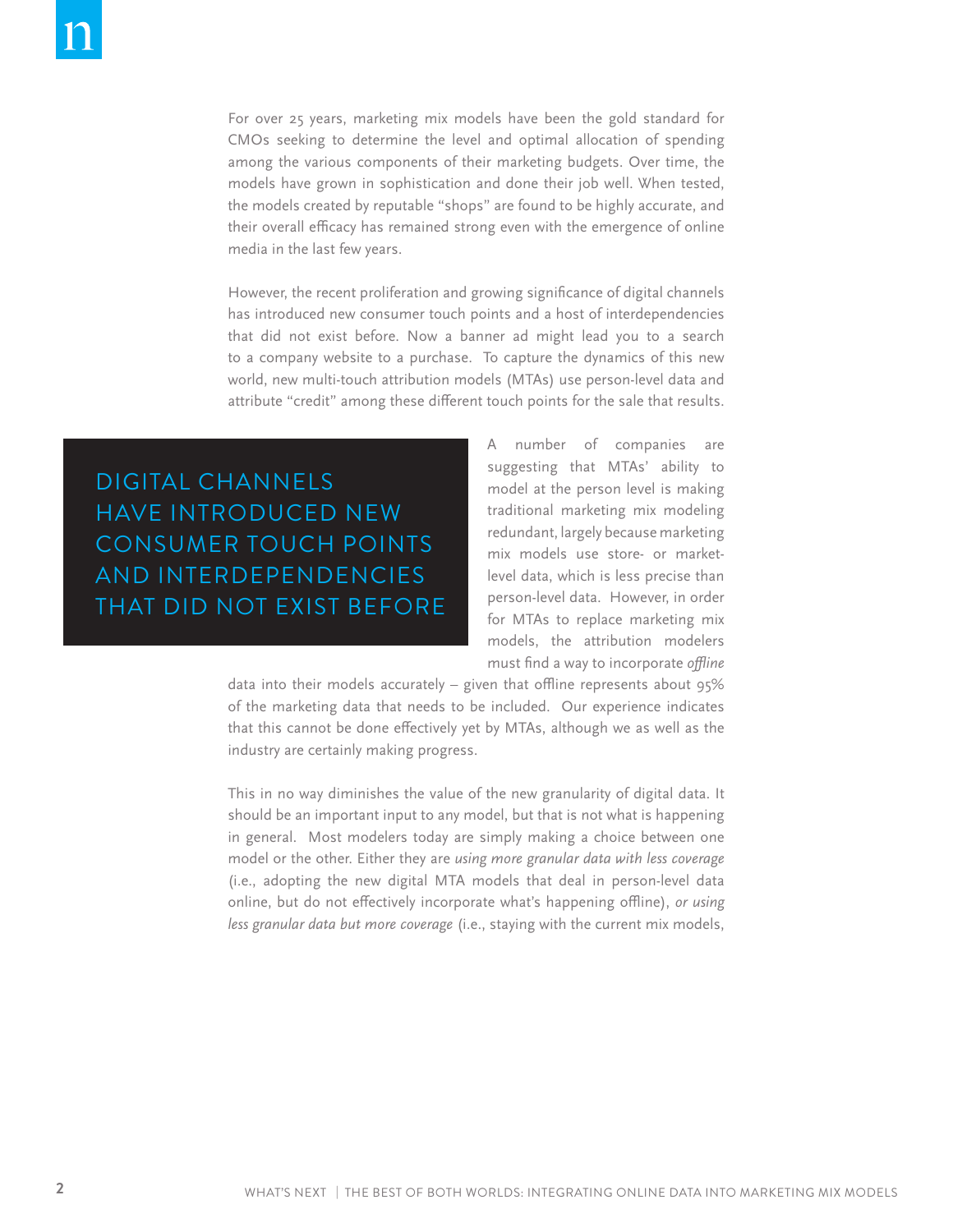which capture what's happening both online and offline, but only at the level of markets or stores, not individuals). The first choice doesn't yet provide a usable answer, and the second choice completely ignores the rich digital data available today.

Obviously, one wants the best of both worlds. As such, importing the results of MTA models into existing marketing mix models at an analytic standard comparable to what CMOs have come to rely on is the challenge of the day. We believe we have solved this challenge by adapting insights from a field of mathematics known as Bayesian statistics. We believe our process, which we call Intelligent Priors<sup>1</sup>, is the most reliable way to integrate digital data into marketing mix models.

In what follows, we look briefly at established marketing mix modeling and some improvements that have already been made to capture the interdependencies introduced by digital interactions. We then look at what modelers are doing to incorporate digital data, and explain why we believe our process yields superior results. We close with an overview of what the current, emerging and future state of modeling looks like.

### Established marketing mix modeling

Marketing mix modeling has evolved to answer three questions of central importance to marketers:

**Efficacy:** How do I know if marketing spend helps my business?

**Budget:** How do I know the right amount to spend?

**Allocation:** How should I allocate that spend among TV, other offline media, online media, and promotion?

A marketing mix model is really just a recipe for sales: you mix the ingredients – your investment in TV, your investment in radio, and so on – in order to create a certain level of sales, just as you mix flour, eggs, sugar and so on to make a cake.

 $^1$ Intelligent Priors® is a registered trademark, with a patent pending.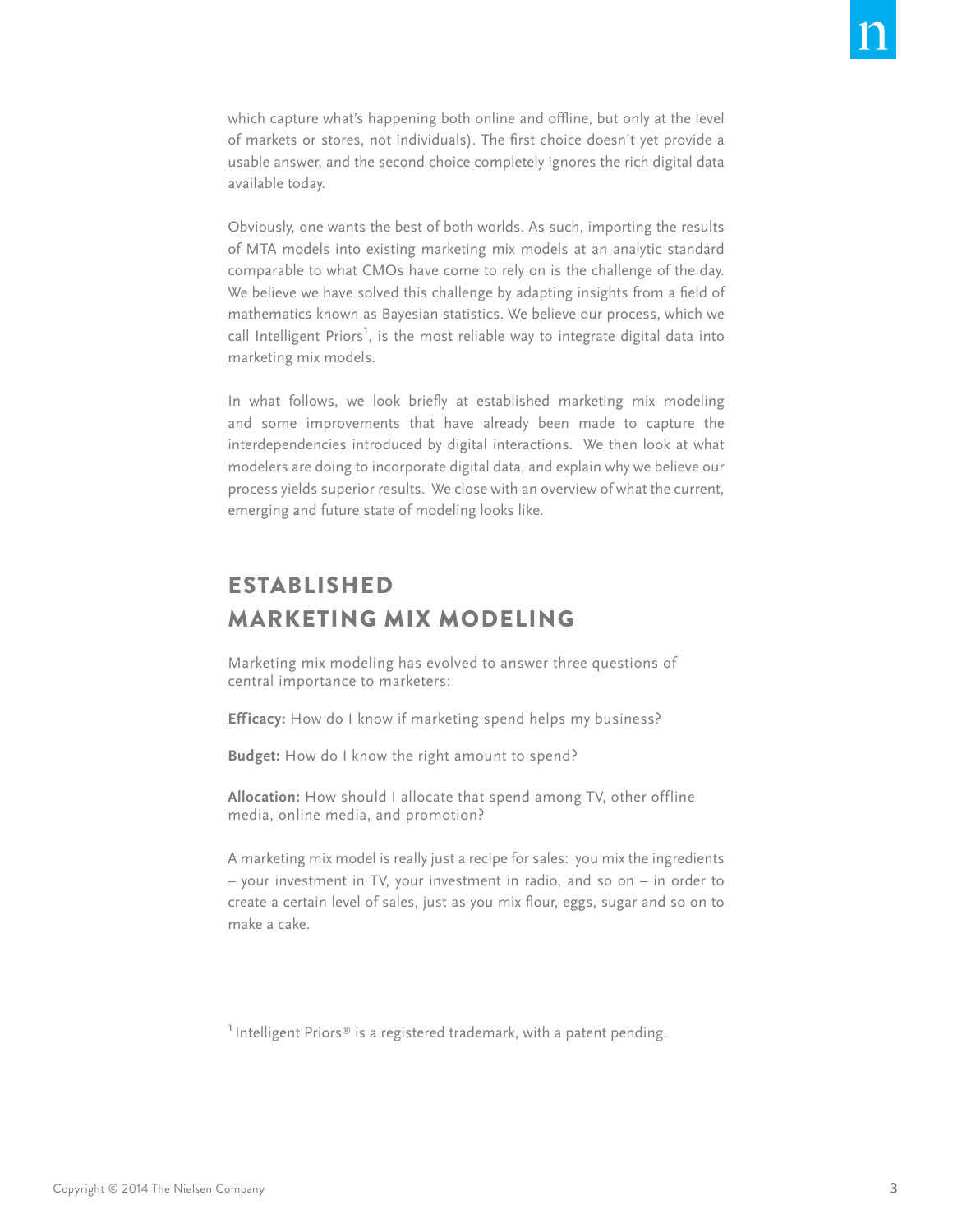To work out the right recipe for a given business, you derive a model for the effect of marketing and non-marketing factors in different channels from a couple of years of data, and then test it on another set of data, iterating until the model predicts the results as accurately as possible.

Exhibit 1 (a randomly selected model) shows you what each "ingredient" how much money you put into each channel – gets you in incremental sales. (The blue "base" area is the business that would be expected if you stopped actively marketing your product for a while, and simply kept shipping it to stores.)

Once you have this worked out, you can build simulators that answer "What if?" by allowing you to experiment with what happens to profit and share as you make greater and lesser investments in each medium, and optimizers that answer "What's best?" by finding the minimum budget necessary for any desired level of expected incremental sales.

## **EXHIBIT 1 - DECOMPOSED VOLUME CHART**

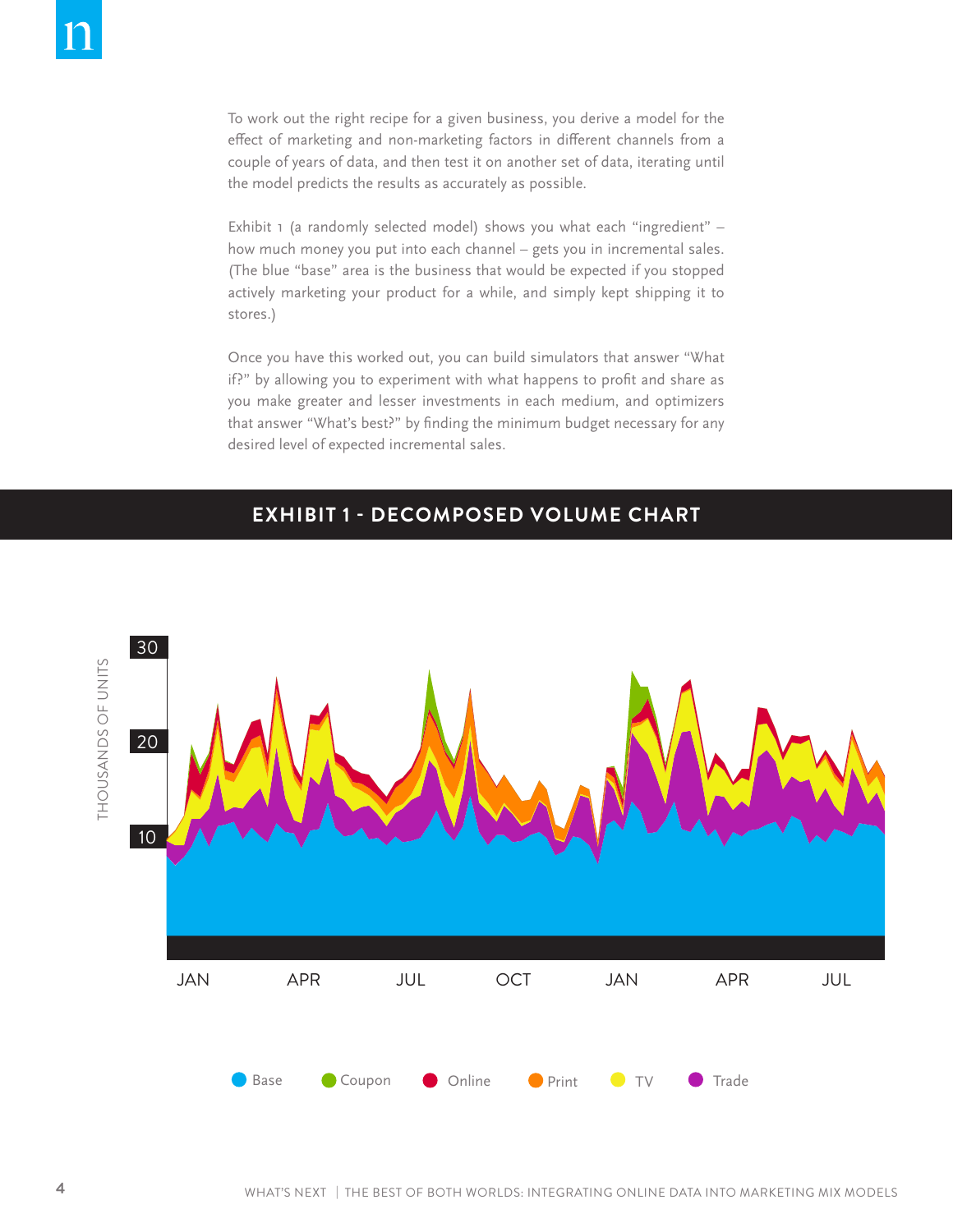#### Marketing mix modeling plus

As noted, the new digital landscape has created a world of dynamic marketing interdependencies at the person level that didn't exist before. *Synergies* among marketing programs have long been known and their effect incorporated in the modeling, but the need to capture direct *interdependencies* among marketing tools is new. Newspaper ads don't lead people to TV ads, and TV ads don't drive them to radio spots. But the different forms of online advertising absolutely do lead people down the click trail that is today's digital path to purchase.

MTA models, which track that digital path, are limited because they can't measure accurately offline what they measure so accurately online. It's important to understand why this is. A good MTA model uses millions of individual users' click trails. One such click trail might determine that Respondent 5315 was served a banner ad at 9:30pm on 8/24, clicked a paid search link at 7:24am on 8/26, and made a purchase at 3:13pm on 8/28. This is a remarkable level of granularity. However, to extend it to offline media such as TV, the modeler needs to be able to add TV exposures into the click trail at the individual level *with timestamps*, or he or she no longer knows what followed what. However, even in the U.S., where we have some of the most granular data available, clean, usable TV exposure data is not available at the individual level for enough of the population. This will change soon. Until then, however, MTA modelers must solve for this with very rough estimation techniques, with predictably rough results.

A small number of modelers seeking to incorporate what is going on online into marketing mix models have, however, been developing different ways to handle interdependencies within online media and between online and offline media today. We ourselves do this using a mathematical treatment based on the modeling power of something called Bayesian networks. We think it does the best job possible today incorporating granular online data into marketing mix models, and the results can be retrofitted onto an existing marketing mix model. This is an enormous advantage if you have a large existing base of marketing mix models. It means you can use these online-data inputs to adjust the models you have already instead of investing the time and money to rebuild them from scratch.

This is where the leading-edge of the industry is currently, and it should give comfort to any CMO wondering about marketing mix models' ability to accommodate the complex online world as well as its well-understood offline cousin. But as digital activity becomes a larger part of the consumer experience, there is an emerging need for something more sophisticated. This is where it becomes important not merely to draw on granular digital data, but to bring the precise outputs of MTA models together with the market comprehensiveness of traditional marketing mix models. We are now beginning to do this with Intelligent Priors, which enables us to import the actual results of MTA models into existing marketing mix models.

THE TOOL, **INTELLIGENT** Priors, enables us to import the actual results of MTA models into existing marketing mix **MODELS**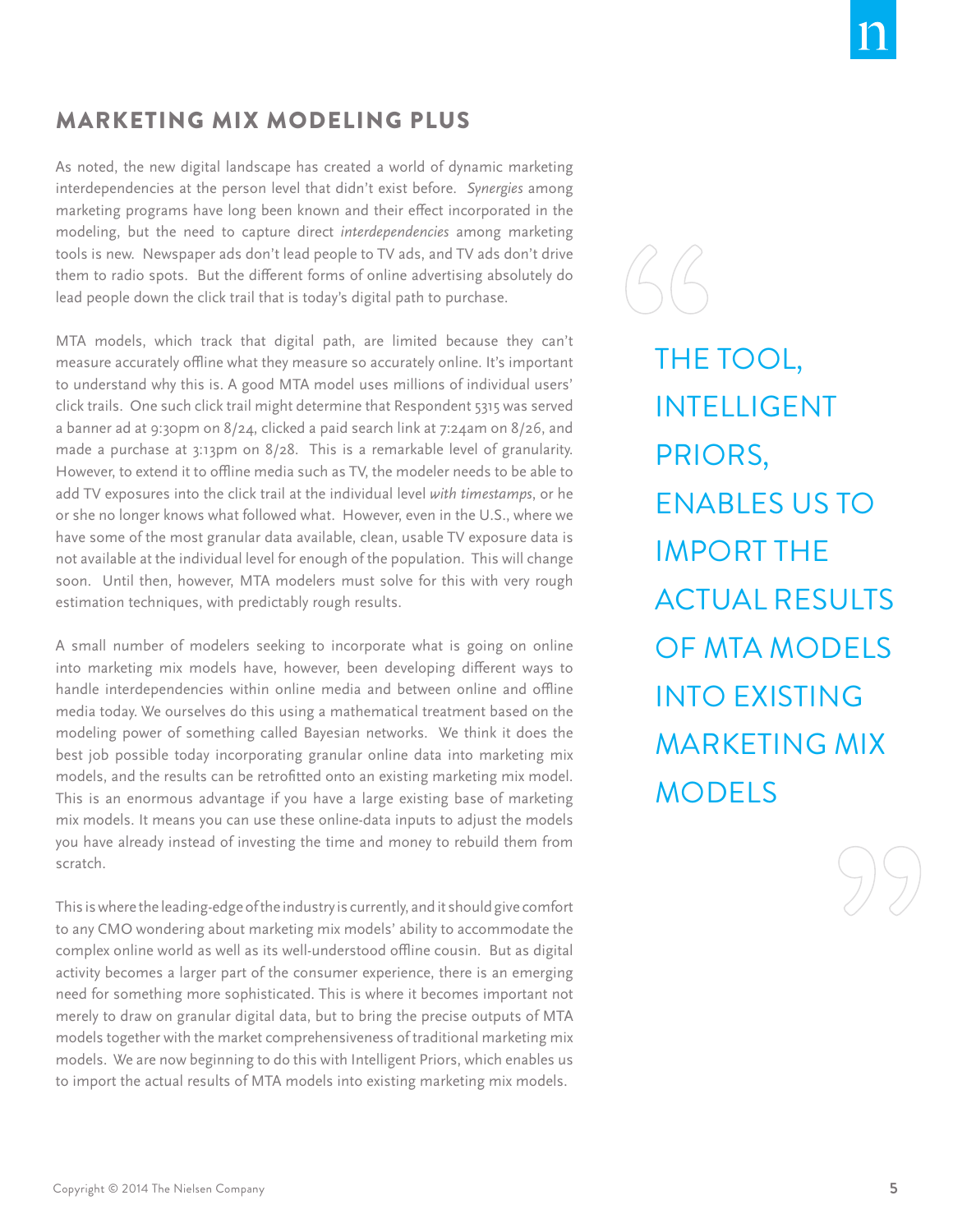This allows marketers to be sure they are not somehow missing insights from the rapidly growing world of digital data when making decisions about how to allocate their marketing dollars. And, as noted, it also saves them from having to invest in a new, full-scale modeling effort or from disrupting the models they have relied on for years.

#### The road ahead

We have talked about where we are *currently*, and about what is *emerging*. We think it's useful to add into the picture what we believe the future will look like. Exhibit 2 illustrates these three stages.

- Current: some (not many) modelers offer an enhanced picture of what is going on in the digital realm to supplement the comprehensive coverage offered by their marketing mix models.
- Emerging: we are beginning to use a well-established mathematical technique to incorporate the results of MTA models via Intelligent Priors into our marketing mix models.
- Future: when we have time-stamped, person-level data for all the online and offline input variables that must go into a model, we will reach the world of the future, and MTA models and marketing mix models will become the same thing.



#### **EXHIBIT 2 - INTEGRATING ATTRIBUTION MODELS**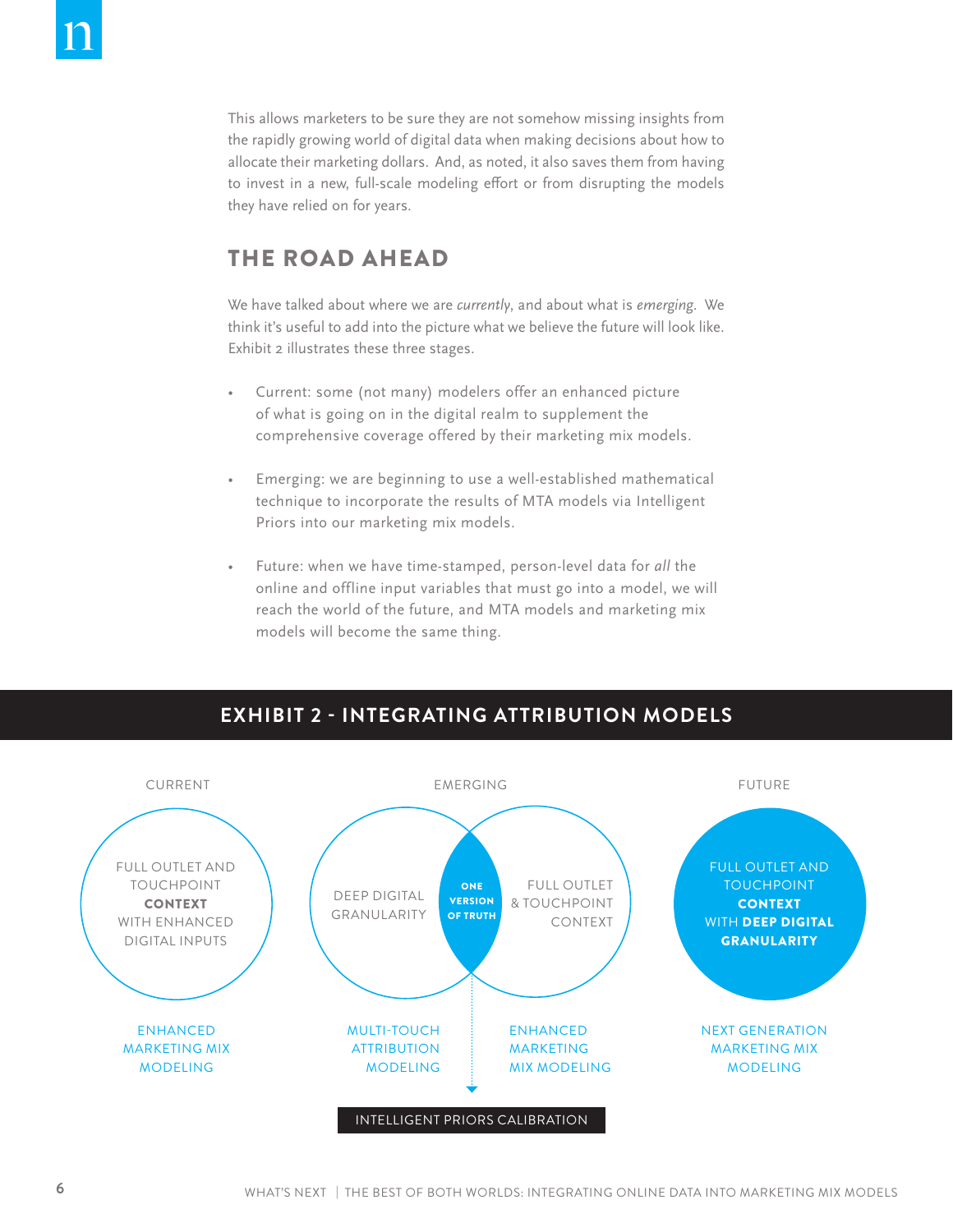The longer-term future will, we hope, fulfill all of our aspirations for MTA modeling: person-level analysis across all significant touch points online or offline. As one contribution to bringing that day forward, we are leading an industry "research on research" consortium of publishers, including Facebook, Google and seven major FMCG marketers, to achieve consensus on the best way to measure the effectiveness of digital, social, and other ultra-precise media in marketing mix models. The first phase of this research concluded that current models underestimate ROI from Facebook marketing and Google paid search by anywhere from 4 percent to as much as 48 percent. That said, accounting for media interdependencies using Bayesian networks suggested that, on average, approximately 25 percent of sales attributed to paid searches in marketing mix models should be shared with other media that drive people to search engines. Clearly, then, taking a sounder approach to measuring interdependencies makes a real difference in making informed decisions about online and offline media.

\* \* \* \*

This is what's next: The immediate future lies in a marriage between the digital *granularity* of multi-touch attribution and the full market *context* of marketing mix modeling. Through such a marriage, we can deliver "one truth" so that marketers aren't seeing two different pictures of the world they work in – one online and one offline. Only by doing so can we provide marketers with what they need to make decisions about media effectiveness, efficiency, and optimization in a rapidly changing media landscape.

*Neil Canter is President, Global Analytic Consulting at Nielsen. Ross Link is President, Global Marketing ROI Solutions at Nielsen. Scott McKinley is EVP, Product Leadership and Innovation at Nielsen. You may reach them at: neil.canter@nielsen.com, ross.link@nielsen.com, and scott.mckinley@ nielsen.com*

#### About Nielsen

Nielsen Holdings N.V. (NYSE: NLSN) is a global information and measurement company with leading market positions in marketing and consumer information, television and other media measurement, online intelligence and mobile measurement. Nielsen has a presence in approximately 100 countries, with headquarters in New York, USA and Diemen, the Netherlands.

For more information, visit www.nielsen.com.

Copyright © 2014 The Nielsen Company. All rights reserved. Nielsen and the Nielsen logo are trademarks or registered trademarks of CZT/ACN Trademarks, L.L.C. Other product and service names are trademarks or registered trademarks of their respective companies. 14/7476